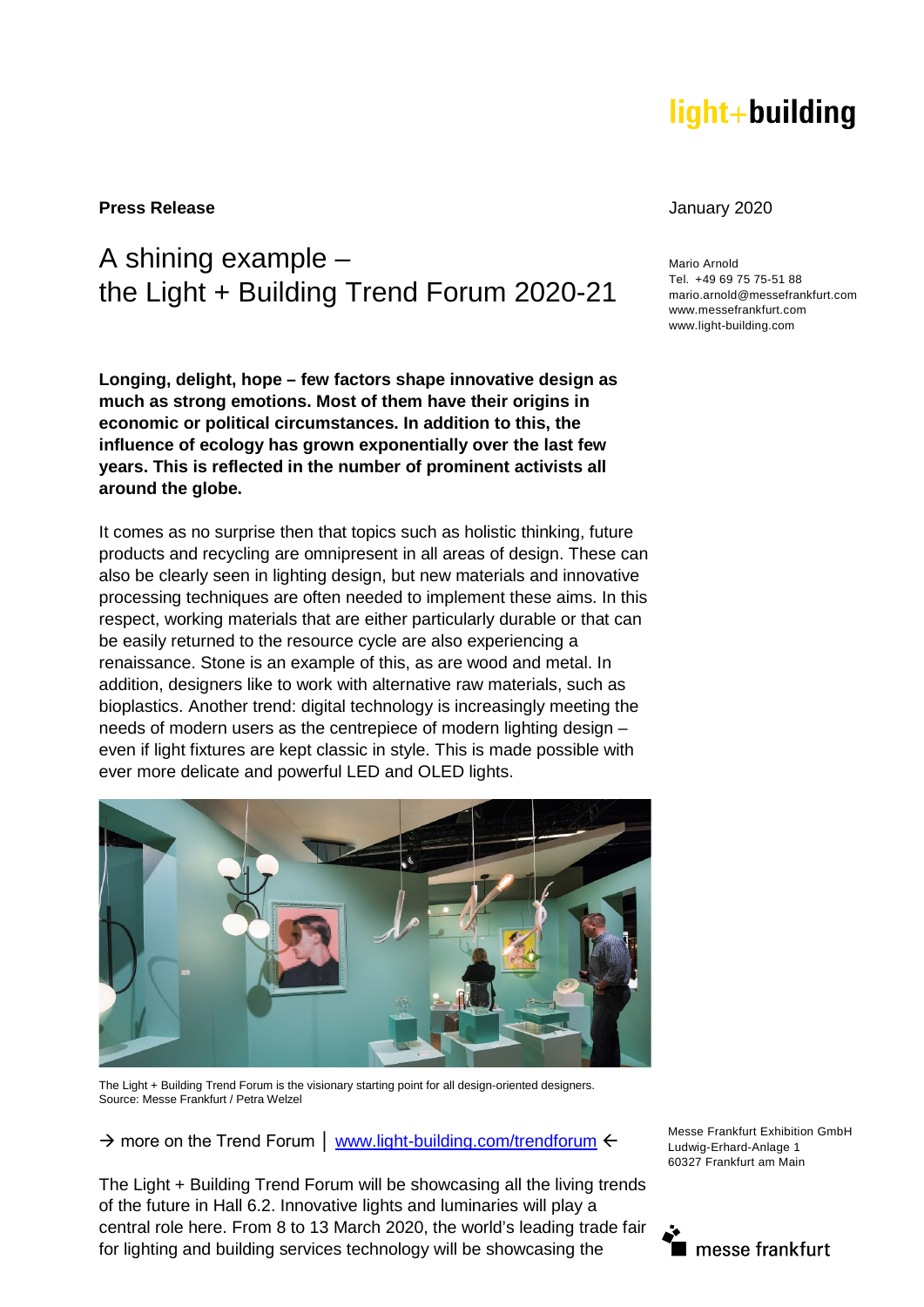trends in three scenarios – 'Organic Sculptures', 'Studied Masterpieces' and 'Inventive Collages'. These are being researched and put together by the prestigious Stilbüro bora.herke.palmisano.



Three scenarios for the ears – the Light + Building Trend Forum audio guide explains the background behind the impressions. Source: Messe Frankfurt / Petra Welzel

### **Organic Sculptures**

This trend scenario describes objects and lights with a sculptural appearance. They emanate a feeling of calm and naturalness. Soft curves create an organic flow and interesting silhouettes. Primarily white and neutral shades of colour draw the attention to shape, materials and surface finish.

#### **Studied Masterpieces**

The architectural aspiration can be seen immediately in this scenario. Functional and systematic concepts and an awareness of revolutionary materials come together to form its core element. This results in creative archetypes and accurate workmanship. 'Studied Masterpieces' is manifested in shaded tones, which create a darkened, atmospheric ambience.

#### **Inventive Collages**

The 'Inventive Collages' scenario playfully follows influences from the world of art. The experimental development process of the pieces is made visible, so viewers are deliberately given the opportunity to see more than just the final product. In terms of colour, everything that contributes to the interior collage is allowed. And the materials are also experimental, intuitive and, in part, unpredictable.

screen, she will categorise the trends and point out concrete products. In 8 to 13 March 2020 In addition to the Light + Building Trend Forum itself, the detailed trend cards will also provide a full analysis of the trends. An audio guide will take trend enthusiasts on a journey through all three scenarios, providing background information and opening up perspectives. In addition, at 12.00 each day, Annetta Palmisano will be inviting visitors to a 'Summary Report' in the trend lounge and café bar. Also using a large projection the same place, there will also be a video loop giving long-lasting insights into tendencies, colours and trends.

Light + Building Leading international fair for lighting and building services technology Frankfurt am Main,